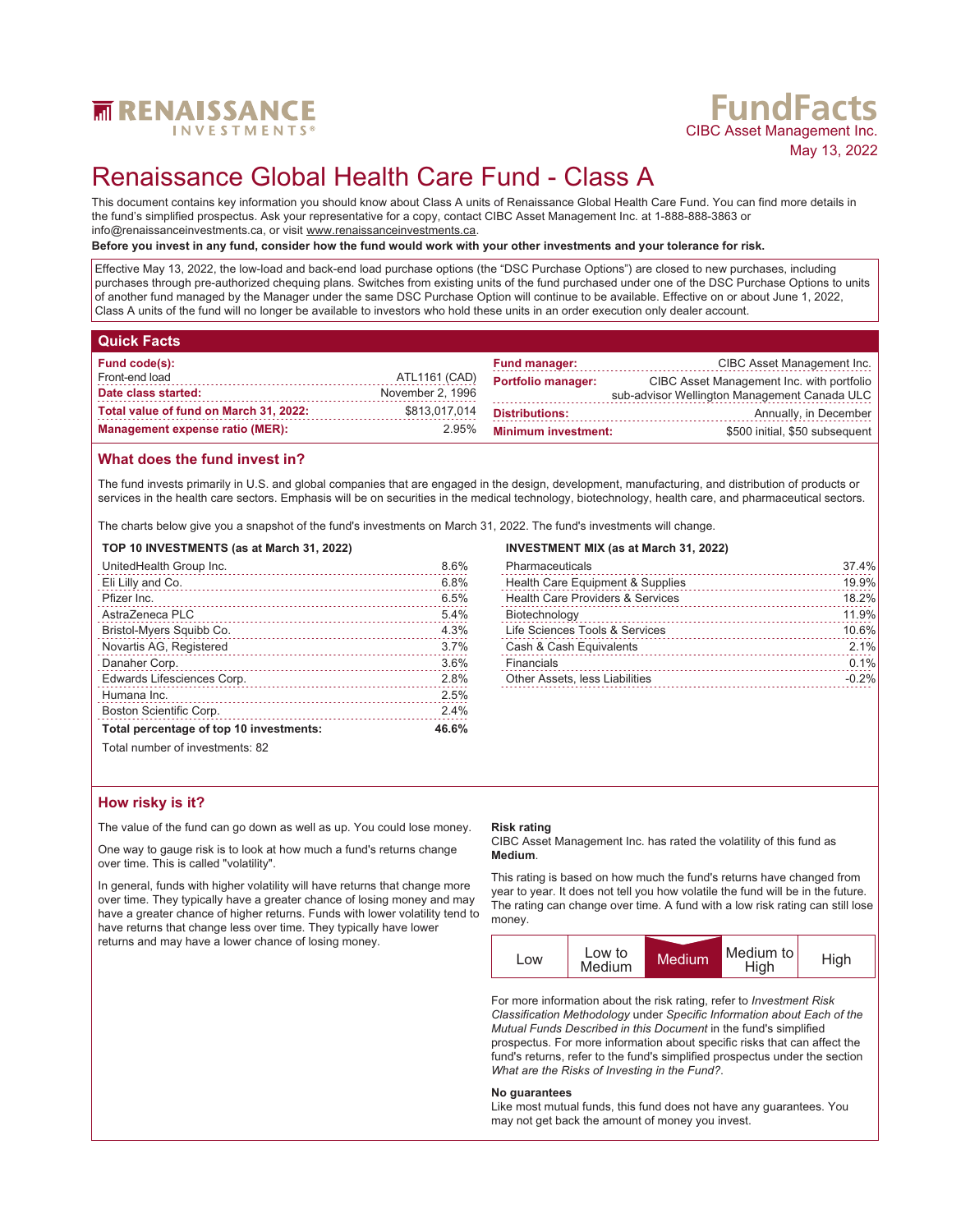### **How has the fund performed?**

This section tells you how Class A units of the fund have performed over the past 10 years. Returns are after expenses have been deducted. These expenses reduce the fund's returns.

#### **YEAR-BY-YEAR RETURNS**

This chart shows how Class A units of the fund performed in each of the past 10 calendar years. Class A units dropped in value in 1 of the 10 years. The range of returns and change from year to year can help you assess how risky the fund has been in the past. It does not tell you how the fund will perform in the future.



#### **BEST AND WORST 3-MONTH RETURNS**

This table shows the best and worst returns for Class A units of the fund in a 3-month period over the past 10 calendar years. The best and worst 3-month returns could be higher or lower in the future. Consider how much of a loss you could afford to take in a short period of time.

|                    | <b>Return</b> | 3 months ending            | If you invested \$1,000 at the beginning of the period |
|--------------------|---------------|----------------------------|--------------------------------------------------------|
| <b>Best return</b> | 19.9%         | January 31, 2015           | Your investment would rise to \$1,199                  |
| Worst return       |               | $-15.7\%$   March 31, 2016 | Your investment would drop to \$843                    |

#### **AVERAGE RETURN**

The annual compounded return of Class A units of the fund was 13.3% over the past 10 years. If you had invested \$1,000 in the fund 10 years ago, your investment would be worth \$3,478 as at March 31, 2022.

| Who is this fund for?                                                                                                                                | A word about tax                                                                                                                                                                                                                                                                                     |
|------------------------------------------------------------------------------------------------------------------------------------------------------|------------------------------------------------------------------------------------------------------------------------------------------------------------------------------------------------------------------------------------------------------------------------------------------------------|
| Investors who:<br>• seek exposure to equity securities of companies in the global health<br>care sector; and<br>• are investing for the longer term. | In general, you will have to pay income tax on any money you make on a<br>fund. How much you pay depends on the tax laws where you live and<br>whether or not you hold the fund in a registered plan such as a<br>Registered Retirement Savings Plan (RRSP) or a Tax-Free Savings<br>Account (TFSA). |
|                                                                                                                                                      | Keep in mind that if you hold your fund in a non-registered plan, fund<br>distributions are included in your taxable income, whether you receive<br>them in cash or have them reinvested.                                                                                                            |

### **How much does it cost?**

The following tables show the fees and expenses you could pay to buy, own, and sell Class A units of the fund. The fees and expenses - including any commissions - can vary among classes of a fund and among funds. Higher commissions can influence representatives to recommend one investment over another. Ask about other funds and investments that may be suitable for you at a lower cost.

#### **1. SALES CHARGES**

There is an initial sales charge when you buy units of the fund. Effective May 13, 2022, the deferred sales charge ("DSC") purchase options are closed to new purchases.

| Sales charge option                           | What you pay                          |                                         | How it works                                                                                                                                                                  |
|-----------------------------------------------|---------------------------------------|-----------------------------------------|-------------------------------------------------------------------------------------------------------------------------------------------------------------------------------|
|                                               | in per cent $(\%)$                    | in dollars $(\$)$                       |                                                                                                                                                                               |
| Initial sales charge<br>Front-end load option | 0.0% to 5.0% of the amount you<br>buy | \$0 to \$50 on every<br>\$1,000 you buy | You and your representative decide on the rate.<br>The initial sales charge is deducted from the amount<br>you buy. It goes to your representative's firm as a<br>commission. |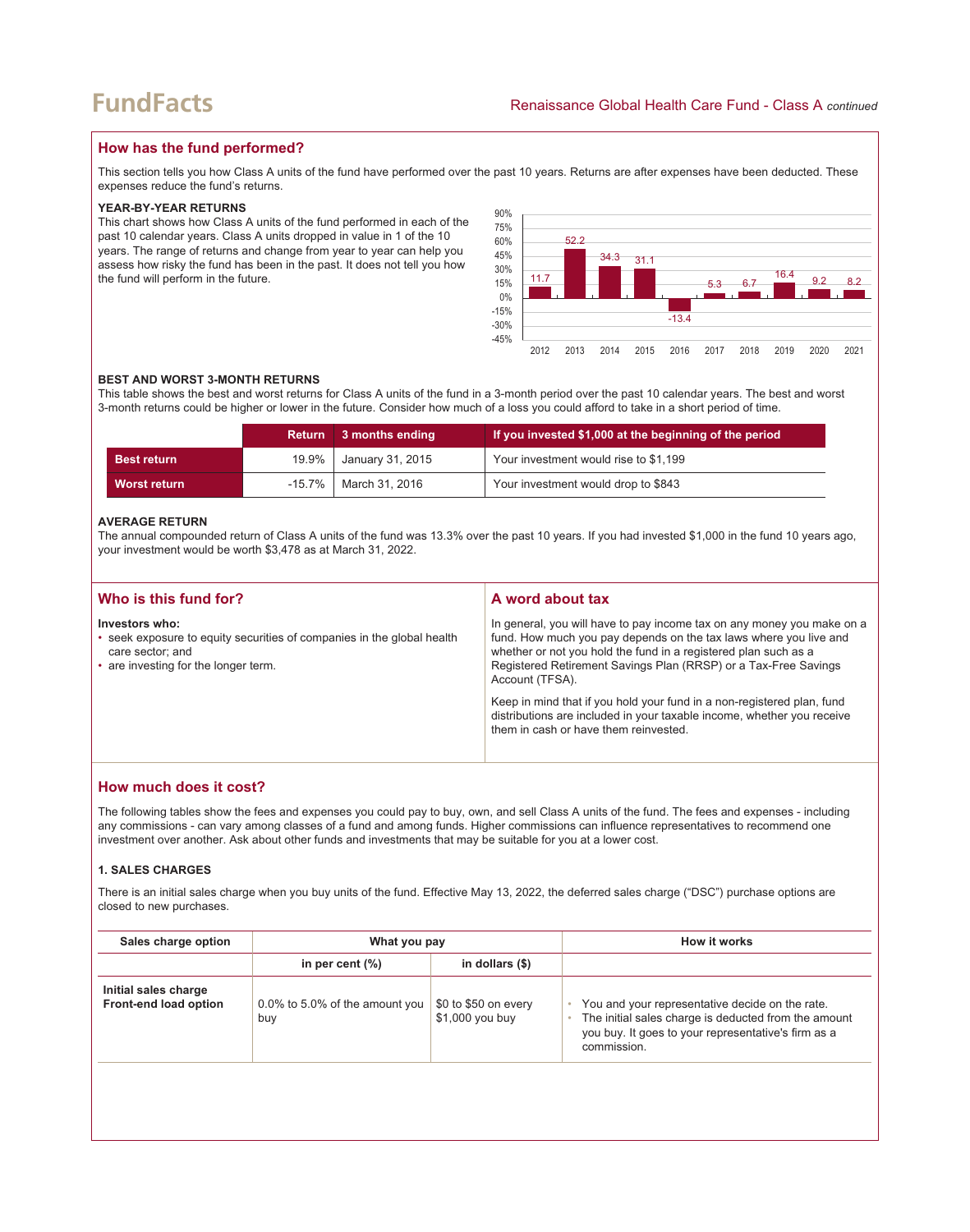## **FundFacts**

| Deferred sales charge                       |                                                                                                                                                                                                    | The deferred sales charge option is closed to new<br>purchases, including purchases through |                                                                                                                                                                                                                                                                                                                                                                                                                                                                                                                                                                                                                                                                                                                          |
|---------------------------------------------|----------------------------------------------------------------------------------------------------------------------------------------------------------------------------------------------------|---------------------------------------------------------------------------------------------|--------------------------------------------------------------------------------------------------------------------------------------------------------------------------------------------------------------------------------------------------------------------------------------------------------------------------------------------------------------------------------------------------------------------------------------------------------------------------------------------------------------------------------------------------------------------------------------------------------------------------------------------------------------------------------------------------------------------------|
| <b>Back-end load option</b><br>If you sell: | during the 1st year 5.5%<br>during the 2nd year 5.0%<br>during the 3rd year 4.5%<br>during the 4th year 4.0%<br>during the 5th year 3.0%<br>during the 6th year 1.5%<br>after the 6th year<br>zero | \$0 to \$55 on every<br>\$1,000 you sell                                                    | pre-authorized investment plans; however, switching<br>from existing units of a fund purchased under one of<br>the DSC purchase options to units of another fund<br>managed by CIBC Asset Management Inc. under the<br>same DSC purchase option, will continue to be<br>available.<br>The deferred sales charge is a set rate. It is calculated<br>based on the purchase date and cost of your units. It is<br>deducted from the amount you sell and paid to CIBC                                                                                                                                                                                                                                                        |
| Low load option<br>If you sell:             | during the 1st year 3.00%<br>during the 2nd year 2.00%<br>during the 3rd year 1.00%<br>after the 3rd year<br>zero                                                                                  | \$0 to \$30 on every<br>\$1,000 you sell                                                    | Asset Management Inc.<br>You can sell up to 10% of your units each year without<br>paying a deferred sales charge. This free redemption<br>entitlement is based on 10% of the number of deferred<br>sales charge units you held on December 31 of the<br>preceding year, if any, plus 10% of the number of<br>deferred sales charge units purchased in the current<br>year.<br>• You may redeem units of the fund to purchase certain<br>classes or series of units of another CAMI Fund at any<br>time without paying a deferred sales charge. When<br>you sell units of the subsequent fund, the deferred<br>sales charge will be based on the original purchase<br>date and original cost of units before the switch. |

#### **2. FUND EXPENSES**

You don't pay these expenses directly. They affect you because they reduce the fund's returns.

As at February 28, 2022, the expenses for Class A units of the fund were 2.98% of its value. This equals \$29.80 for every \$1,000 invested.

|                                                                                                                                                                                                                                                                       | Annual rate<br>(as a % of the fund's value) |
|-----------------------------------------------------------------------------------------------------------------------------------------------------------------------------------------------------------------------------------------------------------------------|---------------------------------------------|
| Management expense ratio (MER)<br>This is the total of the fund's management fee (including the trailing commission), fixed administration fee, and any<br>operating expenses not covered by the fixed administration fee (fund costs) for Class A units of the fund. | 2.95%                                       |
| Trading expense ratio (TER)<br>These are the fund's trading costs.                                                                                                                                                                                                    | 0.03%                                       |
| <b>Fund expenses</b>                                                                                                                                                                                                                                                  | 2.98%                                       |

#### **More about the trailing commission**

The trailing commission is an ongoing commission. It is paid for as long as you own the fund. It is for the services and advice that your representative and their firm provide to you.

CIBC Asset Management Inc. pays the trailing commission to your representative's firm. It is paid from the fund's management fee and is based on the value of your investment. The rate depends on the sales charge option you choose. Effective May 13, 2022, the back-end load and low-load options are closed to new purchases, including purchases through pre-authorized chequing plans.

| Sales charge option   | Amount of trailing commission                         |                                                       |  |
|-----------------------|-------------------------------------------------------|-------------------------------------------------------|--|
|                       | in percent $(\%)$                                     | in dollars $(\$)$                                     |  |
| Front-end load option | 0% to 1.00% of the value of your investment each year | \$0.00 to \$10.00 each year on every \$1,000 invested |  |
| Back-end load option  | 0% to 1.00% of the value of your investment each year | \$0.00 to \$10.00 each year on every \$1,000 invested |  |
| Low load option       | 0% to 1.00% of the value of your investment each year | \$0.00 to \$10.00 each year on every \$1,000 invested |  |